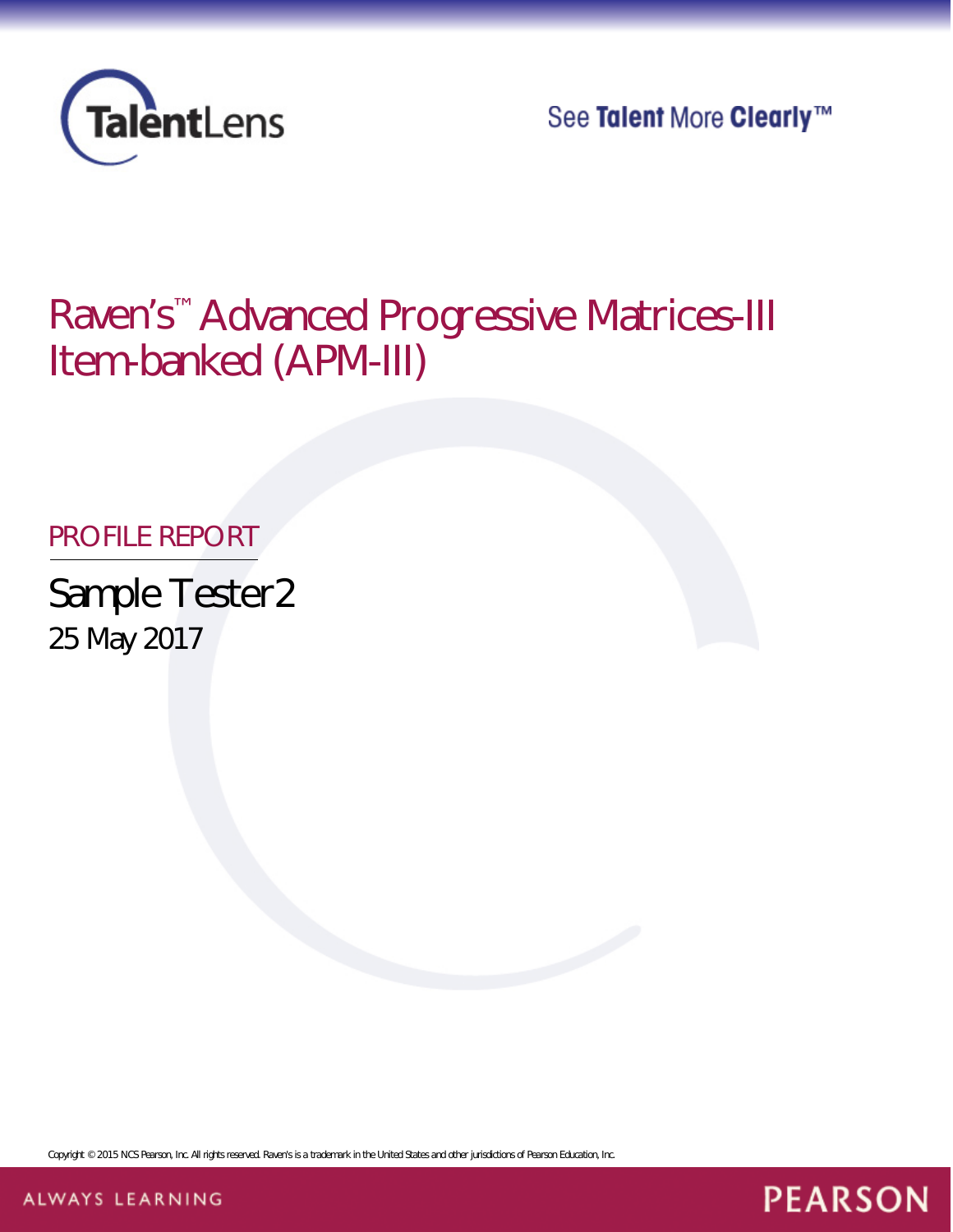#### Name

**Sample Tester2**

Norm group **Professionals & Individual Contributors**

> Test date **25 May 2017**

**Organization Hogan Assessment Systems**



### **Score Interpretation**

Sample Tester2's score was higher than or equal to 99% of the individuals in the norm group indicated above. This individual is likely to excel in the type of perception and high-level clear thinking necessary to extract meaning out of confusion and ambiguity. Specifically, in comparison with other individuals from the specified norm group, this individual is likely to be able to

- $\blacksquare$ define complex problems and situations clearly and objectively.
- $\blacksquare$ discern subtle relationships among complex situations, events, or ideas.
- $\blacksquare$ build strong arguments by integrating all pieces of relevant information from diverse perspectives.
- recognize the full strategic implications of decisions and actions, and to  $\blacksquare$ anticipate likely outcomes.
- $\blacksquare$ fully identify the underlying causes of complex problems.
- use all the available relevant information to evaluate and make effective  $\blacksquare$ decisions regarding complex problems.
- consistently draw accurate conclusions from information in any situation.  $\blacksquare$
- readily learn complex concepts.  $\blacksquare$
- develop deep insight into complex issues and situations.  $\blacksquare$